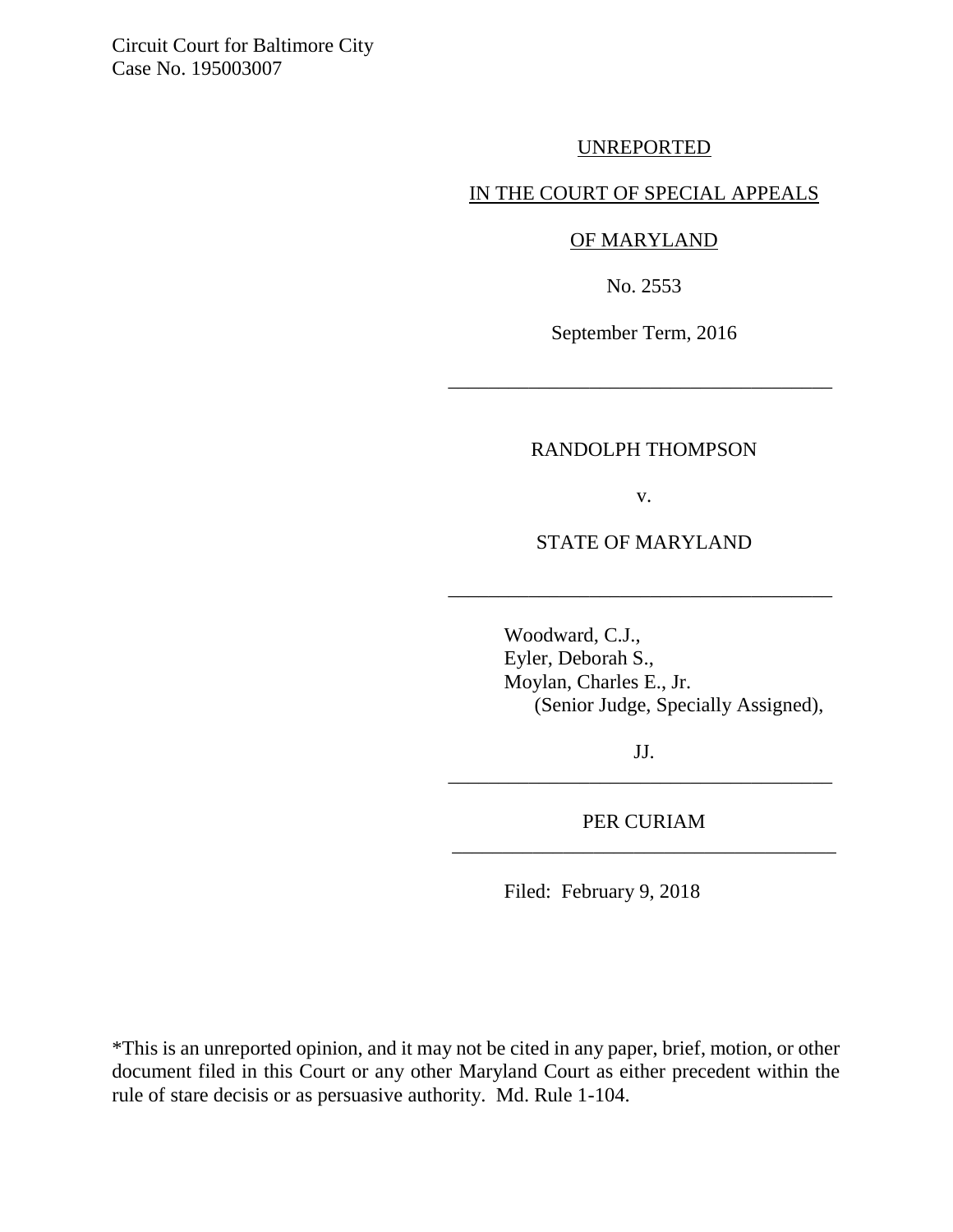–Unreported Opinion–

In 1995, Randolph Thompson, appellant, was convicted by a jury in the Circuit Court for Baltimore City of first-degree murder and use of a handgun in a crime of violence. He was sentenced to life in prison for murder and a consecutive twenty years for the handgun conviction. This Court affirmed his convictions and sentences in an unreported opinion. *See Thompson v. State*, No. 90, Sept. Term 1996 (filed Nov. 12, 1996).

On May 31, 2016, appellant filed a petition for a writ of actual innocence, claiming that newly discovered evidence in the form of police interview notes demonstrated that a State witness lied at trial. The circuit court ordered appellant to amend his petition, which he did on August 15th. On September 6, 2016, the circuit court dismissed the petition, after determining that appellant had failed to demonstrate how the interview notes would have impacted the trial. Appellant did not note an appeal from that order. Instead, on November 15, 2016, appellant filed another petition for a writ of actual innocence, again asserting that the police interview notes were newly discovered evidence that called into question the credibility of the State's witness.<sup>1</sup> The circuit court dismissed this petition without a hearing. Appellant noted this appeal and maintains that he adequately met the pleading requirements of a petition for a writ of actual innocence pursuant to Maryland Code (2001, 2008 Repl. Vol., 2016 Suppl.), Criminal Procedure Article ("Crim. Pro."), § 8-301, and the court erred in dismissing his petition without a hearing.

<sup>&</sup>lt;sup>1</sup> A review of the record indicates that appellant's second petition is a virtual carboncopy of an amalgamation of his first petition, as originally filed and as amended. We note that in the second petition, appellant acknowledged that the circuit court had previously dismissed his first petition, but he made no attempt to differentiate the second petition from the first.